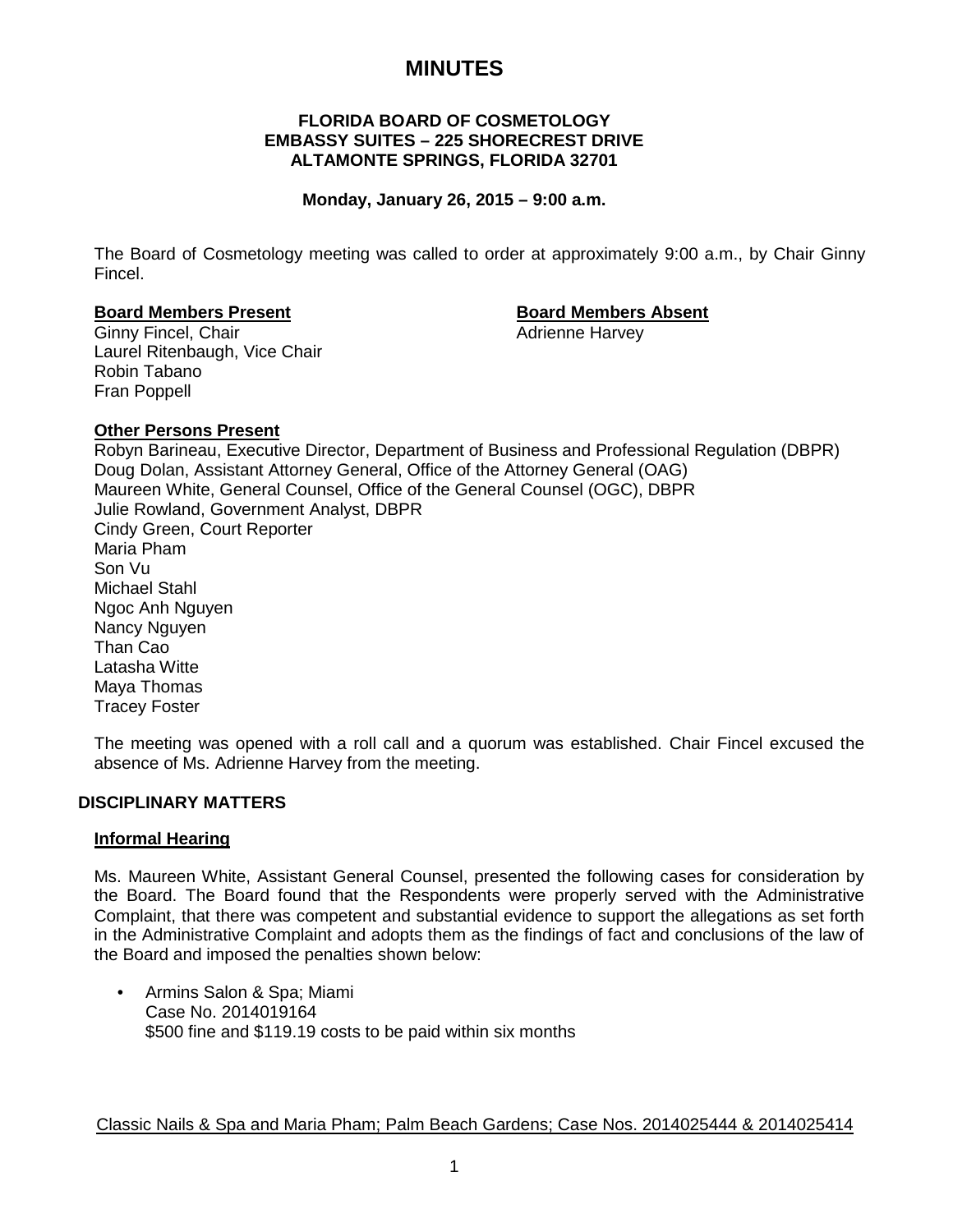Ms. Pham was present for the meeting and was sworn in by Ms. Cindy Green, Court Reporter. The Board moved to impose a fine of \$1,800 and costs of \$271.79 to be paid within 12 months.

### Nancy Nguyen; Deltona; Case No. 2014014659

Ms. Nguyen was present for the meeting and was sworn in by the Court Reporter. The Board moved to impose a fine of \$500 and costs of \$238.30 to be paid within six months, plus 30 days suspension against full specialist license FS873355.

## **Voluntary Relinquishment**

• Ngoan Nguyen; Pensacola Case No. 2014014625 \$500 fine and \$123.50 costs to be paid within six months Voluntary relinquishment of license FV9572012

## **Motion for Waiver of Rights and Final Order**

Ms. White presented the following cases for consideration by the Board. The Board found that the Respondents were properly served with the Administrative Complaint, the Respondents failed to respond within 21 days thereby waiving their right to elect a hearing in this matter, that the Board accept the allegations as stated in the Administrative Complaint and adopt them as the findings of fact and conclusions of law of the Board and imposed the penalties shown below:

- Nails So Happy; Spring Hill Case No. 2013020110 \$500 fine and \$177.73 costs to be paid within six months
- Hair Salon Surprise; Delray Beach Case No. 2013020167 \$1,000 fine and \$100.95 costs to be paid within six months Revocation of license CE9956905
- La Nueva Marquesina Unisex Salon; Orlando Case No. 2013042475 \$500 fine and \$237.65 costs to be paid within six months Revocation of license CE9979277
- No. 1 Nails; Jacksonville Case No. 2014006102 \$500 fine and \$124.24 costs to be paid within six months
- Latarsha Gordon; Jacksonville Case No. 2014009806 \$500 fine and \$35.58 costs to be paid within six months 15 days suspension against license CL1163918
- Alejandro Gomez; Dania Beach Case No. 2014001728 \$500 fine and \$228.69 costs to be paid within six months
- Patrick Belance; North Miami Case No. 2014009805 \$500 fine and \$253.37 costs to be paid within six months
- Kendra Chaney; Middleburg Case No. 2014000935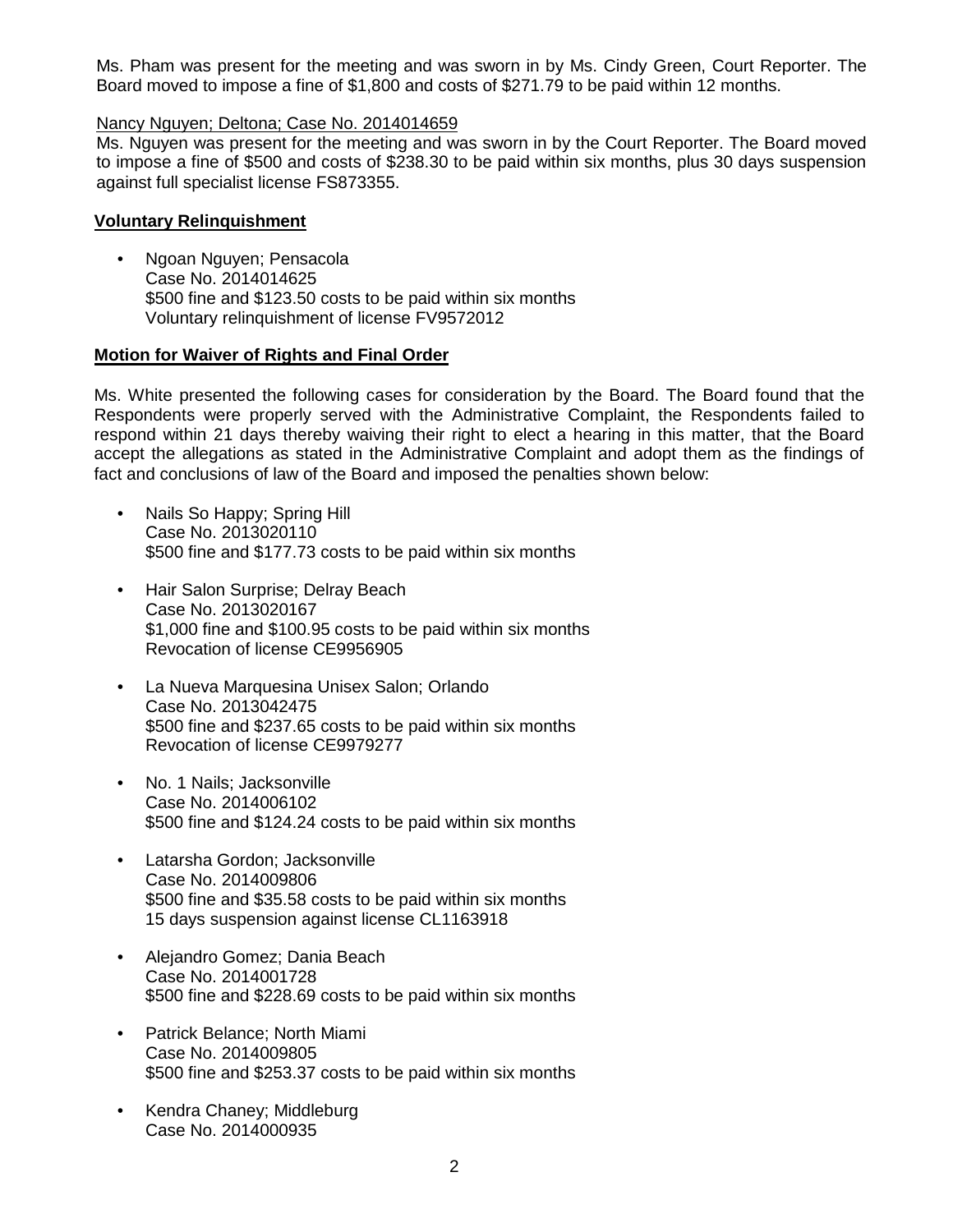\$500 fine and \$255.05 costs to be paid within six months

- Amavi Agboyibor; Jacksonville Case No. 2014020743 \$500 fine and \$108.71 costs to be paid within six months 30 days suspension against license HB8922
- Sid's Unisex; North Port Case No. 2014023707 \$500 fine and \$115.80 costs to be paid within six months
- Sergio Severino; Tamarac Case No. 2014024743 \$500 fine and \$44.03 costs to be paid within six months
- Eyebrow Designer 21; Miami Case No. 2014015355 \$550 fine and \$77.06 costs to be paid within six months
- Cosha Hair Design; Longwood Case No. 2014019537 \$1,000 fine and \$245.77 costs to be paid within six months
- Mayflower Beauty Salon; Pembroke Pines Case No. 2014005665 \$550 fine and \$141.41 costs to be paid within six months
- Samantha Dubin; Deerfield Case No. 2014010191 Ms. White requested that this case be pulled from the agenda
- Touched By Angels Place of Beauty; Fort Myers Case No. 2014024704 \$500 fine and \$125.94 costs to be paid within six months
- Ace of Fades Salon and Barbershop; North Fort Myers Case No. 2014023196 \$500 fine and \$157.31 costs to be paid within six months
- Angie Arcia; Naples Case No. 2014020431 \$500 fine and \$136.55 costs to be paid within six months One day suspension against license FV9577947
- Michelle Hall and Michelle Larae Hall; Port St. Lucie Case No. 2014010466 & 2014014223 \$500 fine and \$255.79 costs to be paid within six months
- Milly's Hair Nail Spa; Pembroke Pines Case No. 2014008738 \$500 fine and \$193.93 costs to be paid within six months
- Kathy's Nails; Tallahassee Case No. 2014023076 \$300 fine and \$195.58 costs to be paid within six months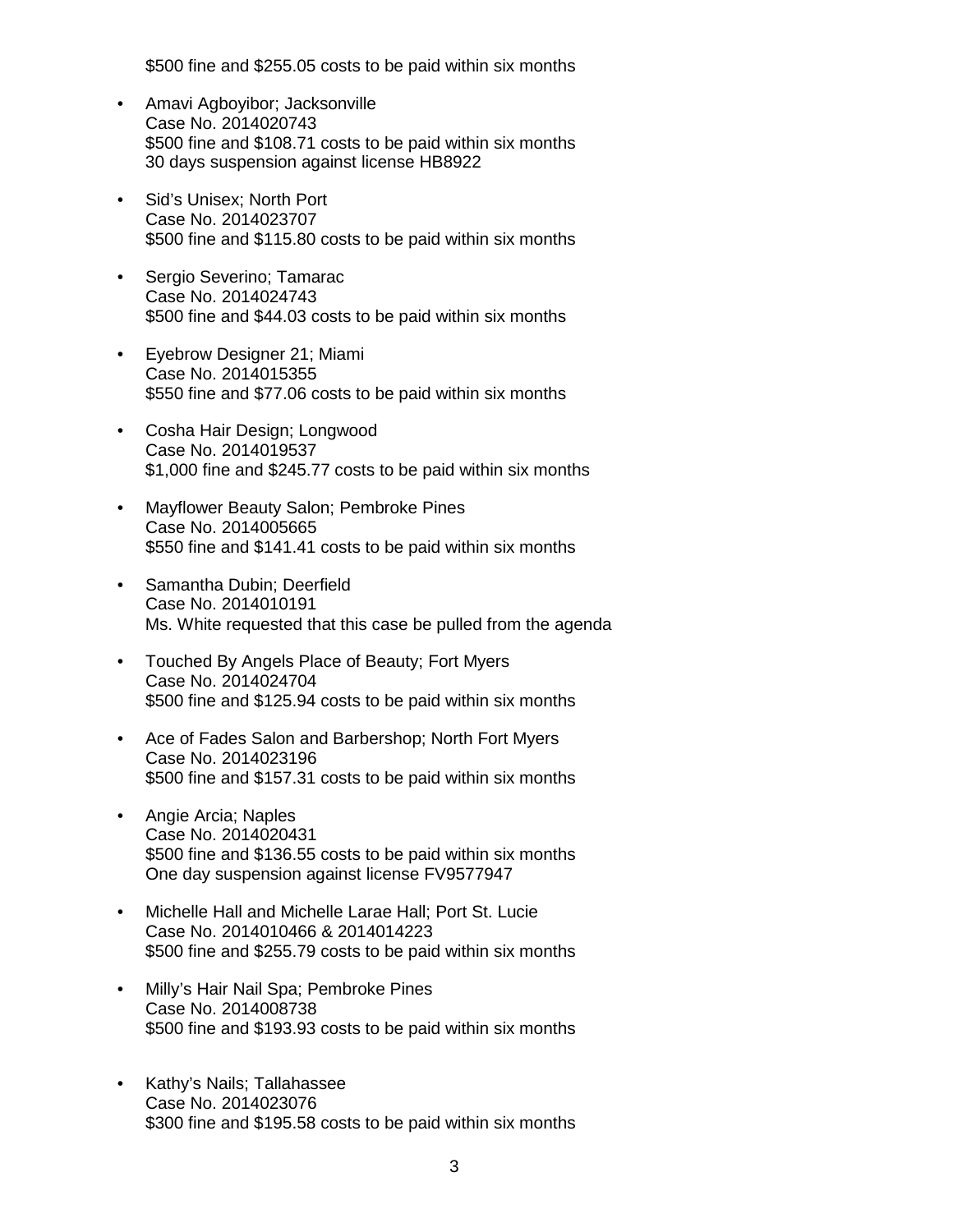- Xanadu Salon; Hollywood Case No. 2014026467 \$1,200 fine and \$192.91 costs to be paid within six months
- Thanh Truong; Leesburg Case No. 2014024812 \$500 fine and \$108 costs to be paid within six months
- Lovely Nails of Jupiter and Phuong Vo; Jupiter Case Nos. 2014014553 & 2014014560 \$950 fine and \$252.51 costs to be paid within six months
- Sunshine Nails; Belleair Case No. 2014025105 & 2014026531 \$350 fine and \$179 costs to be paid within six months
- Nails Salon; Jacksonville Case No. 2014032016 \$500 fine and \$135.62 costs to be paid within six months
- Nail Care; Palm Beach Gardens Case No. 2014014991 \$500 fine and \$416.64 costs to be paid within six months 15 days suspension against license CE9964181
- A Plus Nail Spa; Homestead Case No. 2014017428 \$150 fine and \$104.63 costs to be paid within six months
- Harold Jones; Lehigh Acres Case No. 2014024918 \$500 fine and \$193.84 costs to be paid within six months
- Billion Nails & Spa; Jacksonville Case No. 2014031995 \$500 fine and \$143.87 costs to be paid within six months
- Allure Nails & Spa; Deltona Case No. 2014020890 \$500 fine and \$143.03 costs to be paid within six months
- Quintazia Ellison; Ft. Lauderdale Case No. 2014033879 \$500 fine and \$141.75 costs to be paid within six months

## Ngoc Anh Nguyen; Deltona; Case No. 2014014673

Ms. Nguyen was present for the meeting and was sworn in by the Court Reporter. The Board moved to impose a fine of \$500 and costs of \$238.30 to be paid within six months, plus 30 days suspension against full specialist license FS873356.

## **Settlement Stipulation**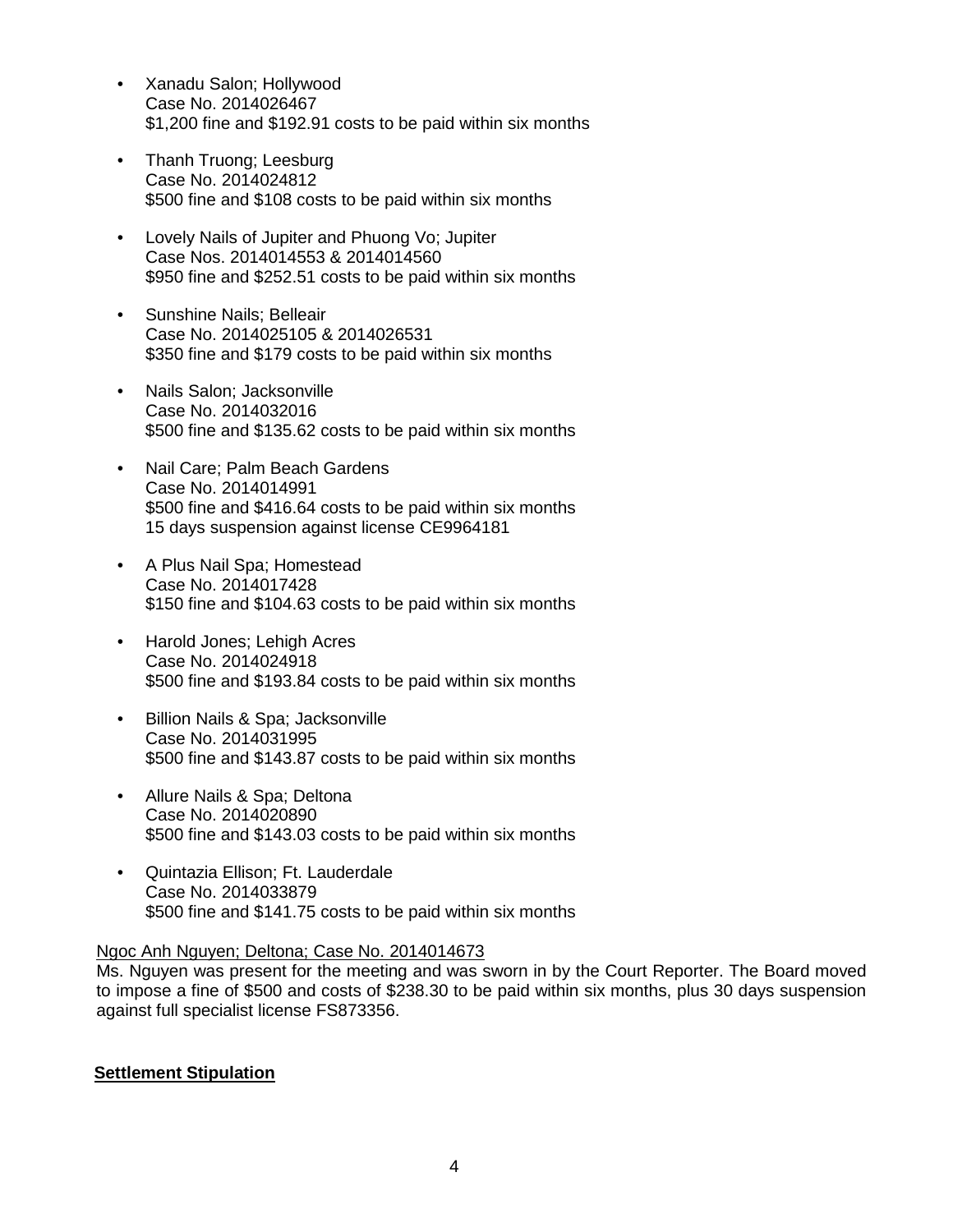Ms. White presented the following cases for consideration by the Board. The Board moved to adopt the Stipulation of the parties as the Board's final action in this matter and incorporate it and all of its terms into a final order and imposed the penalties shown below:

- Florida Nails Care and Hiep Nguyen; Stuart Case Nos. 2013003819 & 2013003866 \$500 fine and \$322.18 costs to be paid within six months
- Karline Ricketts; North Palm Beach Case No. 2014009289 \$1,000 fine and \$160.23 costs to be paid within six months
- Evonnie Frazier; St. Petersburg Case No. 2014019527 \$500 fine and \$133.50 costs to be paid within six months
- Mambo Style Barber Shop; North Miami Beach Case No. 2014006444 \$1,150 fine and \$70.39 costs to be paid within six months
- Sisters Hair Fashion; Pembroke Pines Case No. 2014025044 \$1,000 fine and \$170.22 costs to be paid within six months
- Classy Cuts; Hollywood Case No. 2014008743 \$500 fine and \$178.38 costs to be paid within six months
- Roho Beauty Salon; Miami Case No. 2014015682 \$250 fine and \$146.90 costs to be paid within six months
- Maria Gracia; Margate Case No. 2014020372 \$500 fine and \$171.70 costs to be paid within six months
- Nelly Riguero; Dania Case No. 2014029728 \$500 fine and \$97.95 costs to be paid within six months 15 days suspension against license FS879800
- Blooming Nailz At The Walk; Ft. Lauderdale Case No. 2014020383 \$750 fine and \$244.53 costs to be paid within six months
- Super Look Inc.; Sunrise Case No. 2014031779 \$500 fine and \$125.94 costs to be paid within six months
- K&E Nail Salon & Spa; Florida City Case No. 2014008223 \$1,000 fine and \$94.73 costs to be paid within six months
- Cassandra Isom; Lakeland Case No. 2013005682 Ms. White requested that this case be pulled from the agenda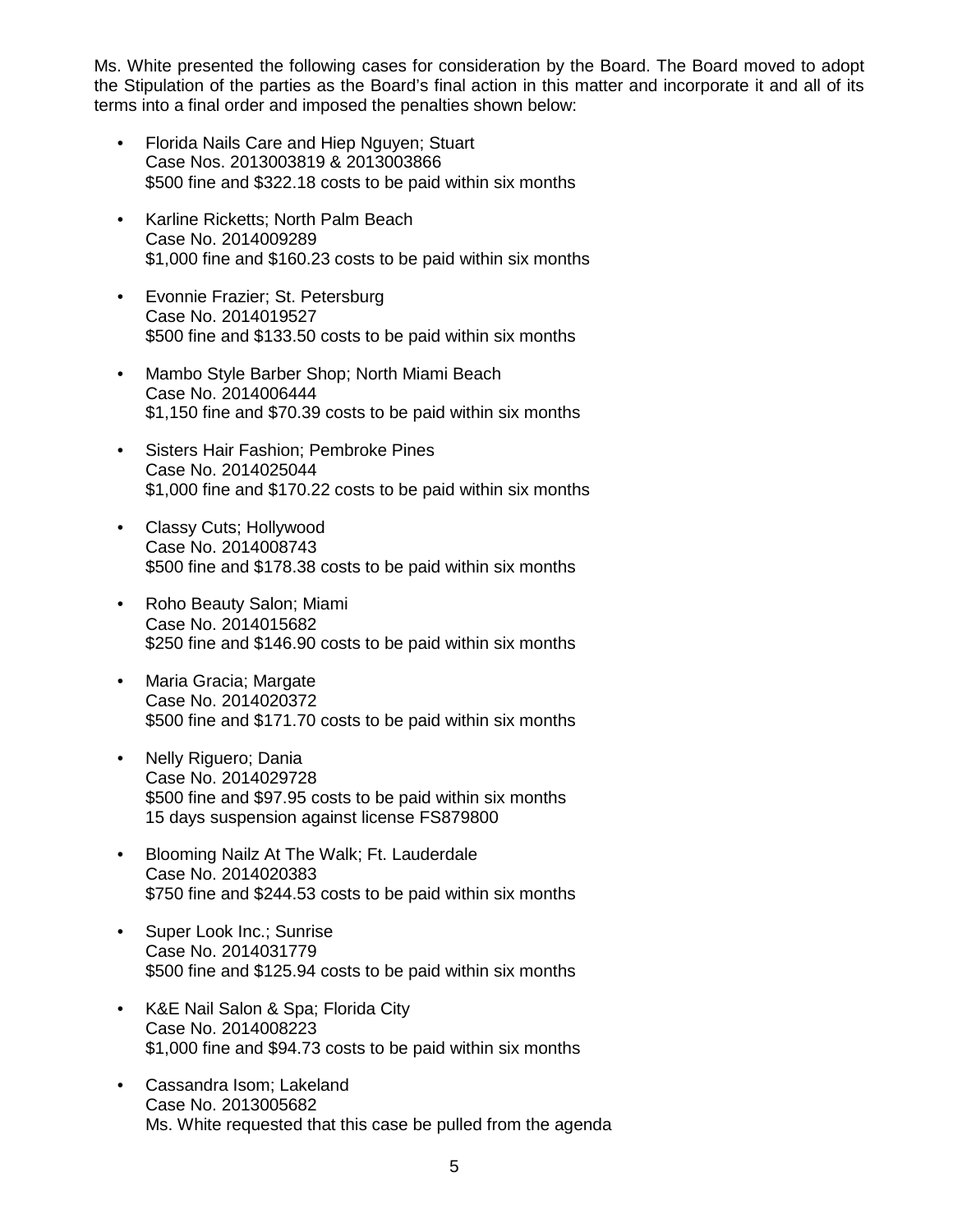#### Cobe Nails & Spa and Nhan Thanh Cao; Fruitland; Case Nos. 2014017945 & 2014022949

Mr. Cao was present for the meeting and was sworn in by the Court Reporter. The Board moved to adopt the Stipulation of the parties as the Board's final action in this matter and incorporate it and all of its terms into a final order and imposed a fine of \$500 and costs of \$413.19 to be paid within six months.

## **Department Attorney Report**

Ms. White informed the Board that as of January 7, 2015, there were 168 open cosmetology cases in the legal section.

#### **Hair Braiding Courses**

#### **Initial Review**

## Angela's Hair Salon – Classroom

After review, Chair Fincel moved to deny the course based on the course content being outside the scope of practice of a hair braiding registration, no reference dates, and incorrect disinfection procedures. Vice Chair Ritenbaugh seconded the motion and the motion passed unanimously.

#### Who'z Next Barber Shop – Classroom

After review, Vice Chair Ritenbaugh moved to deny the course based on the course content being outside the scope of practice of a hair braiding registration and grammatical and syntax errors. Ms. Robin Tabano seconded the motion and the motion passed unanimously.

#### Lashes & More By Tiphanie - Classroom

After review, Vice Chair Ritenbaugh moved to deny the course based on the course content being outside the scope of practice of a hair braiding registration. Grammatical and syntax errors, and incorrect references. Ms. Tabano seconded the motion and the motion passed unanimously.

#### Beauty Beat – Classroom

After review, Vice Chair Ritenbaugh moved to deny the course based on the course content being outside the scope of practice of a hair braiding registration, no reference dates and incorrect disinfection procedures. Ms. Tabano seconded the motion and the motion passed unanimously.

## **Hair Wrapping Courses**

#### **Initial Review**

#### Braided Bliss - Classroom

After review, Vice Chair Ritenbaugh moved to deny the course based on the course content being outside the scope of practice of a hair wrapping registration, and incorrect disinfection procedures. Ms. Tabano seconded the motion and the motion passed unanimously.

#### Angela's Hair Salon - Classroom

After review, Vice Chair Ritenbaugh moved to deny the course based on the course content being outside the scope of practice of a hair wrapping registration, no reference dates, and incorrect disinfection procedures. Ms. Tabano seconded the motion and the motion passed unanimously.

#### Beauty Beat - Classroom

After review, Vice Chair Ritenbaugh moved to deny the course based on the course content being outside the scope of practice of a hair wrapping registration, no reference dates and incorrect disinfection procedures. Ms. Tabano seconded the motion and the motion passed unanimously.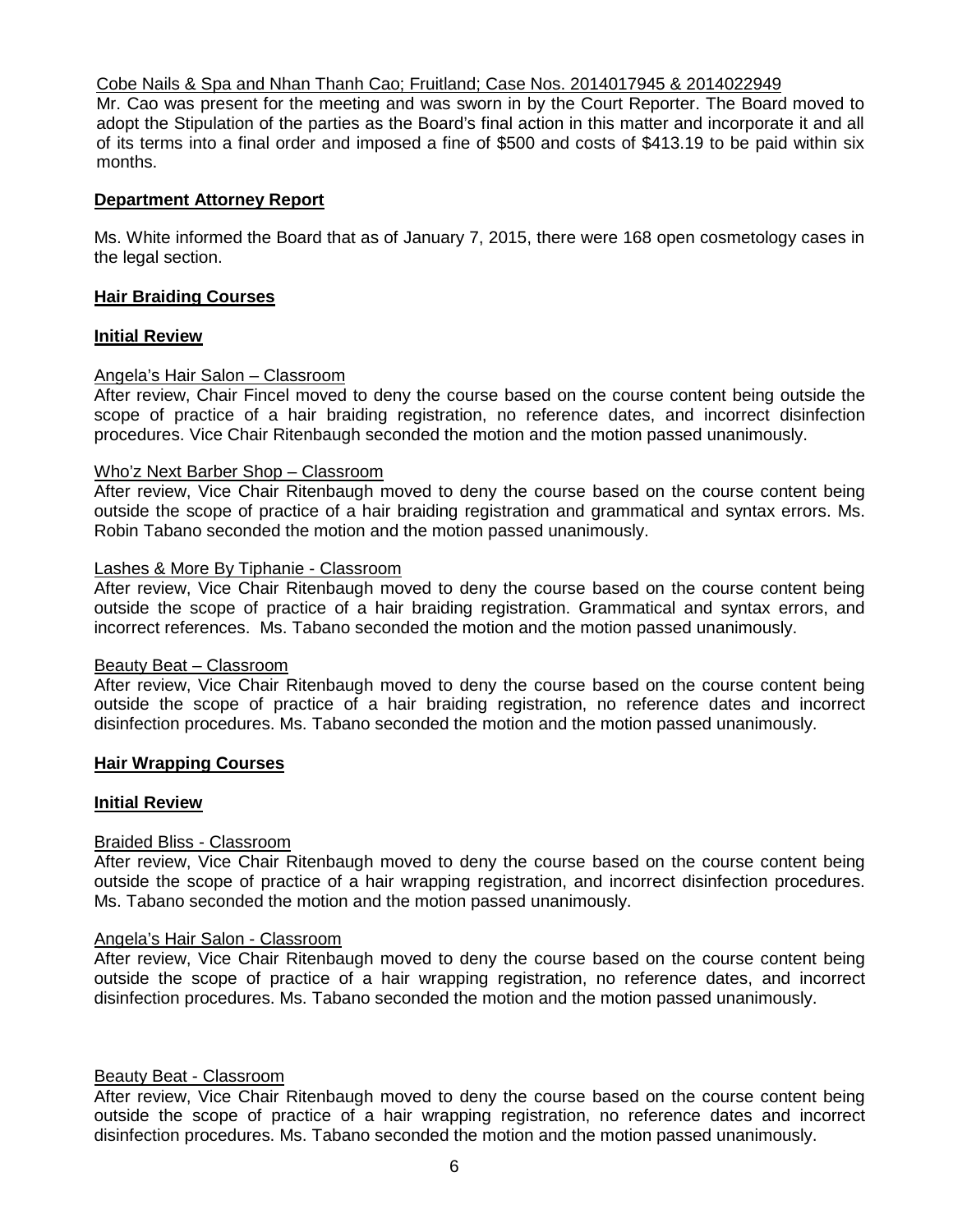## **Body Wrapping Courses**

## **Informal Hearing**

## Monique Cosmetique – Internet

Ms. Latasha Witte was present for the meeting and was sworn in by the Court Reporter. Ms. Robyn Barineau, Executive Director, noted that the application was denied at the October 20, 2014, Board meeting, based on the course being outside the scope of practice of a body wrapper registration. After review, Vice Chair Ritenbaugh moved to approve the application. Ms. Tabano seconded the motion and the motion passed unanimously.

#### **Initial Review**

## Healing Hands Institute – Classroom

After review, Vice Chair Ritenbaugh moved to deny the course based on the course content being outside the scope of practice of a body wrapper registration, no reference dates, and incorrect disinfection procedures. Ms. Tabano seconded the motion and the motion passed unanimously.

#### Beauty Beat - Classroom

After review, Vice Chair Ritenbaugh moved to deny the course based on the course content being outside the scope of practice of a body wrapper registration and incorrect disinfection procedures. Ms. Tabano seconded the motion and the motion passed unanimously.

## **Continuing Education Courses**

## **Informal Hearing**

#### Monique Cosmetique – Basic Makeup Application 2 Hours Internet

Ms. Witte was present for the meeting. Ms. Barineau noted that the application was denied at the October 20, 2014, Board meeting, based on the course content being outside the scope of practice of Board of Cosmetology licensees and outdated references. After review, Vice Chair Ritenbaugh moved to approve the application. Ms. Tabano seconded the motion and the motion passed unanimously.

#### Maya's School of Beaute – Continuing Education 16 Hours Classroom

Ms. Maya Thomas was present for the meeting and was sworn in by the Court Reporter. Ms. Barineau noted that the application was denied at the October 20, 2014, Board meeting, based on incorrect terminology and incorrect information. After review, Ms. Thomas requested that the application be withdrawn.

#### **Initial Review**

#### The Esthetics Association Florida – Chemical Makeup 2 Hour Classroom

After review, Vice Chair Ritenbaugh moved to approve the course with the following contingency: update reference dates. The correction must be submitted to the Executive Director within 30 days of the date of the order for approval. Ms. Tabano seconded the motion and the motion passed unanimously.

#### The Esthetics Association Florida – OSHA 1 Hour Classroom

After review, Vice Chair Ritenbaugh moved to approve the course with the following contingency: update reference dates. The correction must be submitted to the Executive Director within 30 days of the date of the order for approval. Ms. Tabano seconded the motion and the motion passed unanimously.

#### The Esthetics Association Florida – Environmental Issues 1 Hour Classroom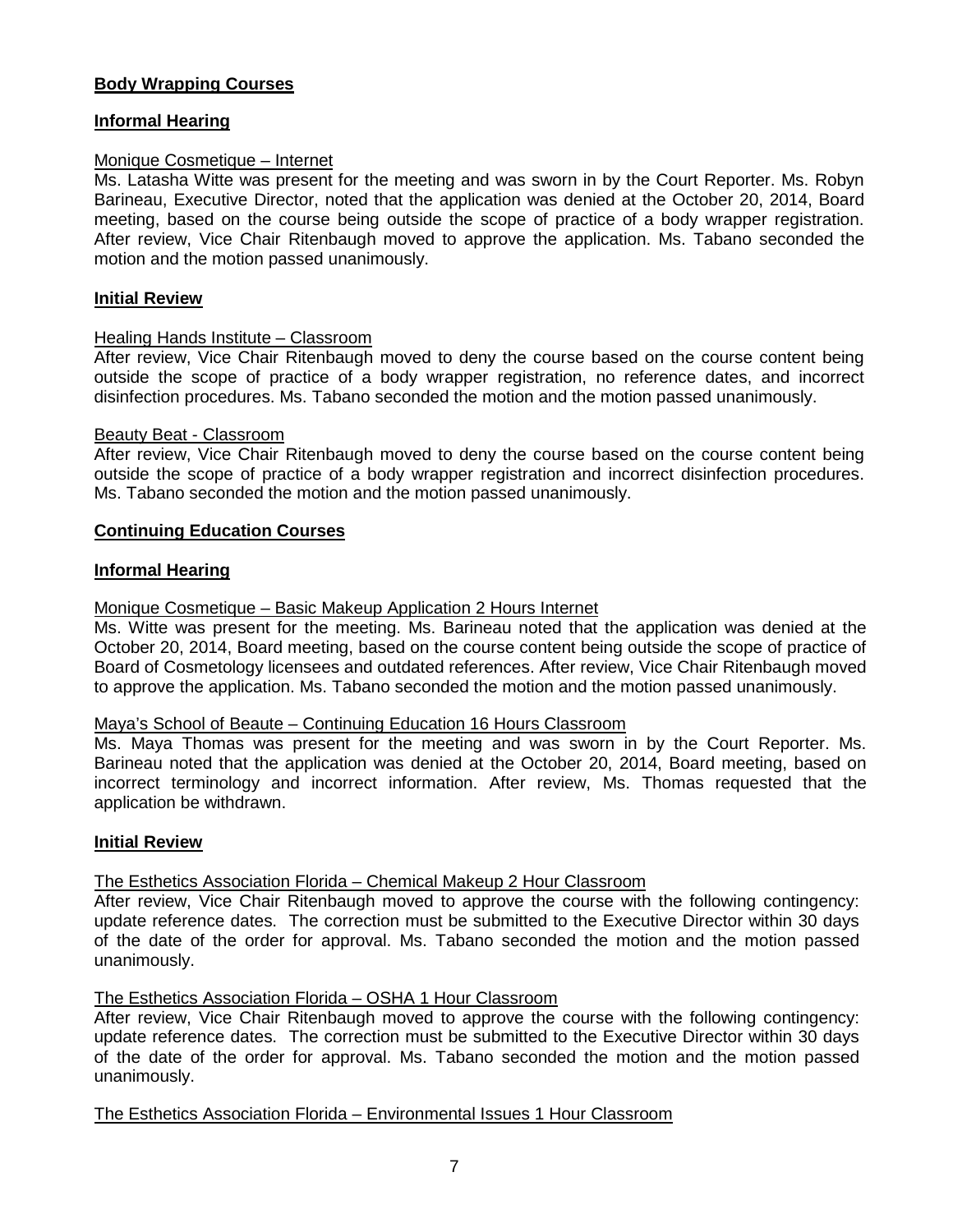After review, Vice Chair Ritenbaugh moved to approve the course with the following contingency: update reference dates. The correction must be submitted to the Executive Director within 30 days of the date of the order for approval. Ms. Tabano seconded the motion and the motion passed unanimously.

## Charme International – Dermopigmentation Course 4 Hour Classroom

After review, Vice Chair Ritenbaugh moved to deny the course based on the course content being product driven, outside the scope of practice of Board of Cosmetology licensees, no reference dates, and incorrect disinfection procedures. Ms. Tabano seconded the motion and the motion passed unanimously.

#### The Esthetics Association Florida – Workers Compensation Issues 1 Hour Classroom

After review, Vice Chair Ritenbaugh moved to approve the course with the following contingency: update reference dates. The correction must be submitted to the Executive Director within 30 days of the date of the order for approval. Ms. Tabano seconded the motion and the motion passed unanimously.

The Esthetics Association Florida – Skin Assessment 4 Hour Correspondence After review, Vice Chair Ritenbaugh moved to approve the course. Ms. Tabano seconded the motion and the motion passed unanimously.

The Esthetics Association Florida – Continuing Education Course 16 Hour Correspondence After review, Vice Chair Ritenbaugh moved to deny the course based on the course content being outside the scope of practice of Board of Cosmetology licensees, no reference dates, and incorrect disinfection procedures. Ms. Tabano seconded the motion and the motion passed unanimously.

#### The Esthetics Association Florida – Continuing Education Course 12 Hour Correspondence

After review, Vice Chair Ritenbaugh moved to deny the course based on the course content being outside the scope of practice of Board of Cosmetology licensees, no reference dates, and incorrect disinfection procedures. Ms. Tabano seconded the motion and the motion passed unanimously.

#### The Esthetics Association Florida – Sanitation and Sterilization 3 Hour Correspondence

After review, Vice Chair Ritenbaugh moved to deny the course based on the course content being outside the scope of practice of Board of Cosmetology licensees, no reference dates, and incorrect disinfection procedures. Ms. Tabano seconded the motion and the motion passed unanimously.

## The Esthetics Association Florida – Laws and Rules 2 Hour Classroom

After review, Ms. Tabano moved to deny the course based on outdated laws and rules references. Vice Chair Ritenbaugh seconded the motion and the motion passed unanimously.

#### Beauty and Health Institute – Continuing Education Course 16 Hour Classroom

After review, Vice Chair Ritenbaugh moved to approve the course with the following contingency: update reference dates. The correction must be submitted to the Executive Director within 30 days of the date of the order for approval. Ms. Tabano seconded the motion and the motion passed unanimously.

#### Monique Cosmetique – Lash & Brow Enhancements 4 Hour Classroom

After review, Vice Chair Ritenbaugh moved to approve the course. Ms. Tabano seconded the motion and the motion passed unanimously.

#### Monique Cosmetique – Lash & Brow Enhancements 2 Hour Internet

After review, Vice Chair Ritenbaugh moved to approve the course. Ms. Tabano seconded the motion and the motion passed unanimously.

Michael Stahl – Chemistry 4 Hour Classroom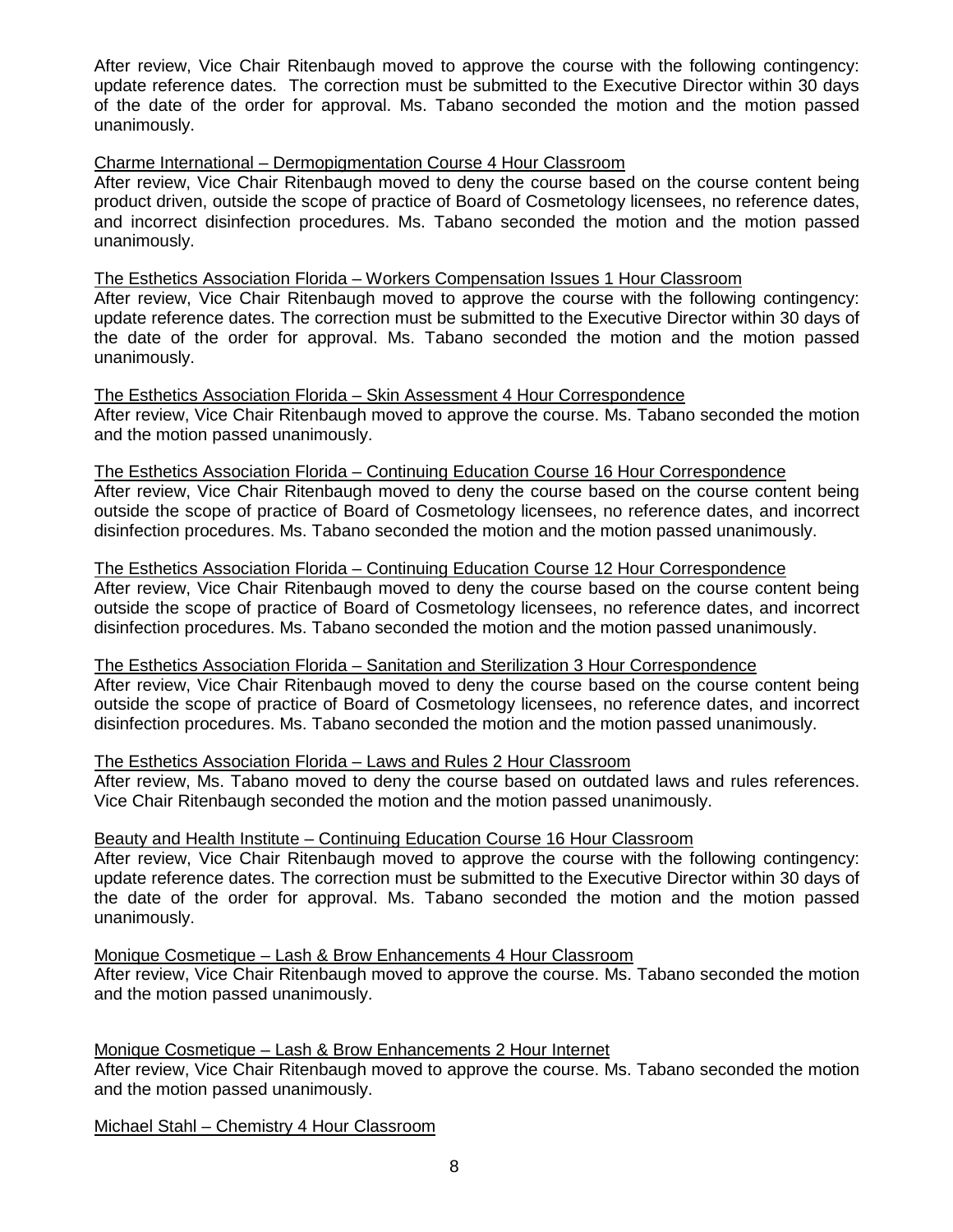Mr. Stahl was present for the meeting and was sworn in by the Court Reporter. After review, Ms. Fran Poppell moved to approve the course. Vice Chair Ritenbaugh seconded the motion and the motion passed unanimously.

#### Michael Stahl – Chemistry 4 Hour Correspondence

Mr. Stahl was present for the meeting. After review, Ms. Poppell moved to approve the course. Vice Chair Ritenbaugh seconded the motion and the motion passed unanimously.

## Michael Stahl – Chemistry 4 Hour Internet

Mr. Stahl was present for the meeting. After review, Ms. Poppell moved to approve the course. Vice Chair Ritenbaugh seconded the motion and the motion passed unanimously.

#### Michael Stahl – Workers Compensation 1 Hour Classroom

Mr. Stahl was present for the meeting. After review, Ms. Poppell moved to approve the course. Vice Chair Ritenbaugh seconded the motion and the motion passed unanimously.

## Michael Stahl – Workers Compensation 1 Hour Correspondence

Mr. Stahl was present for the meeting. After review, Ms. Poppell moved to approve the course. Vice Chair Ritenbaugh seconded the motion and the motion passed unanimously.

## Michael Stahl – Workers Compensation 1 Hour Internet

Mr. Stahl was present for the meeting. After review, Ms. Poppell moved to approve the course. Vice Chair Ritenbaugh seconded the motion and the motion passed unanimously.

## Michael Stahl – OSHA 1 Hour Classroom

Mr. Stahl was present for the meeting. After review, Vice Chair Ritenbaugh moved to approve the course with the following contingency: update reference dates. The correction must be submitted to the Executive Director within 30 days of the date of the order for approval. Ms. Tabano seconded the motion and the motion passed unanimously.

## Michael Stahl – OSHA 1 Hour Correspondence

Mr. Stahl was present for the meeting. After review, Vice Chair Ritenbaugh moved to approve the course with the following contingency: update reference dates. The correction must be submitted to the Executive Director within 30 days of the date of the order for approval. Ms. Tabano seconded the motion and the motion passed unanimously.

#### Michael Stahl – OSHA 1 Hour Internet

Mr. Stahl was present for the meeting. After review, Vice Chair Ritenbaugh moved to approve the course with the following contingency: update reference dates. The correction must be submitted to the Executive Director within 30 days of the date of the order for approval. Ms. Tabano seconded the motion and the motion passed unanimously.

## Michael Stahl – Laws and Rules 2 Hour Classroom

Mr. Stahl was present for the meeting. After review, Vice Chair Ritenbaugh moved to approve the course with the following contingencies: update laws and rules and references. The corrections must be submitted to the Executive Director within 30 days of the date of the order for approval. Ms. Poppell seconded the motion and the motion passed unanimously.

## Michael Stahl – Laws and Rules 2 Hour Correspondence

Mr. Stahl was present for the meeting. After review, Vice Chair Ritenbaugh moved to approve the course with the following contingencies: update laws and rules and references. The corrections must be submitted to the Executive Director within 30 days of the date of the order for approval. Ms. Tabano seconded the motion and the motion passed unanimously.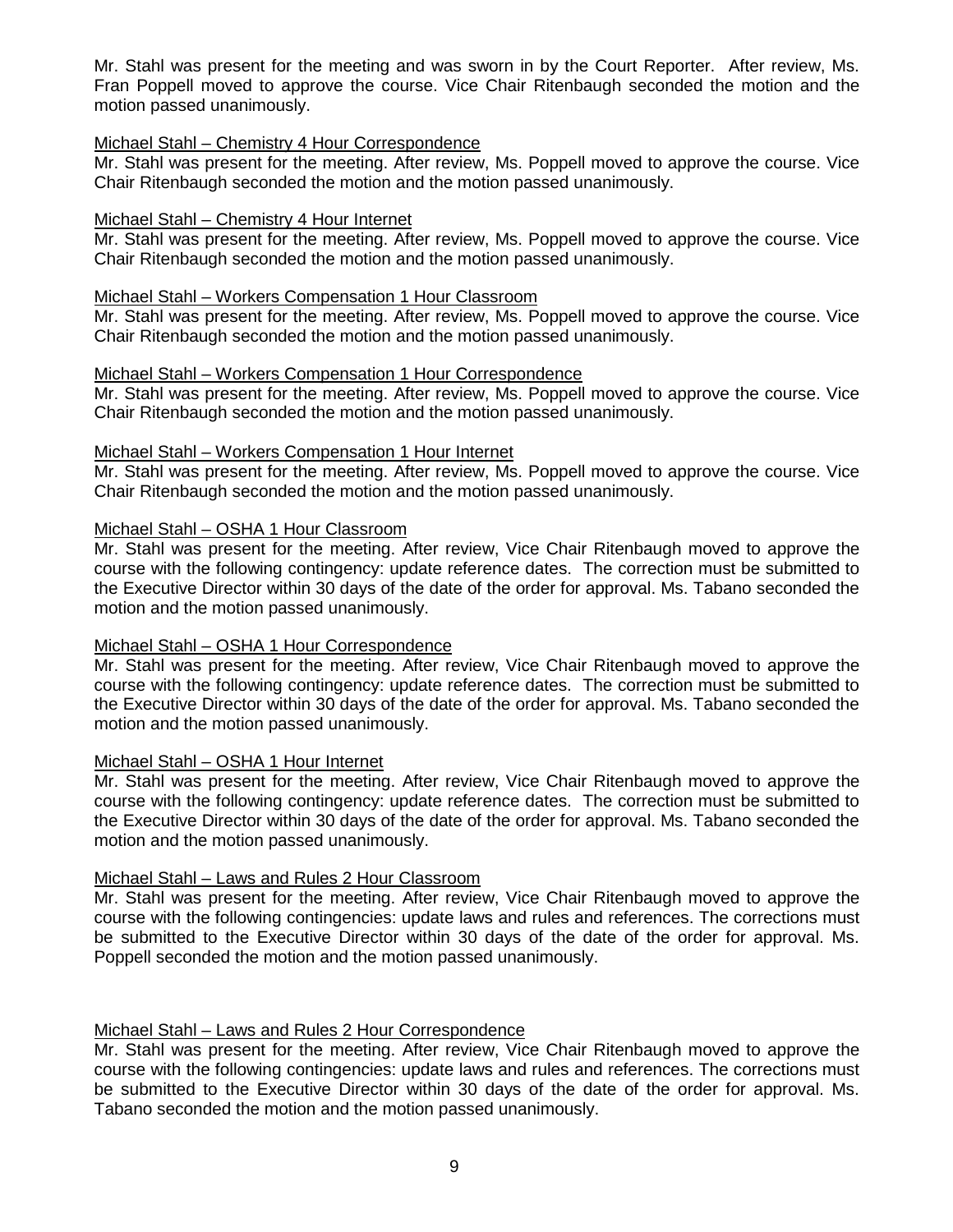## Michael Stahl – Laws and Rules 2 Hour Internet

Mr. Stahl was present for the meeting. After review, Vice Chair Ritenbaugh moved to approve the course with the following contingencies: update laws and rules and references. The corrections must be submitted to the Executive Director within 30 days of the date of the order for approval. Ms. Tabano seconded the motion and the motion passed unanimously.

## Michael Stahl – Chemical Makeup 2 Hour Classroom

Mr. Stahl was present for the meeting. After review, Vice Chair Ritenbaugh moved to approve the course. Ms. Poppell seconded the motion and the motion passed unanimously.

## Michael Stahl – Chemical Makeup 2 Hour Correspondence

Mr. Stahl was present for the meeting. After review, Vice Chair Ritenbaugh moved to approve the course. Ms. Poppell seconded the motion and the motion passed unanimously.

## Michael Stahl – Chemical Makeup 2 Hour Internet

Mr. Stahl was present for the meeting. After review, Vice Chair Ritenbaugh moved to approve the course. Ms. Poppell seconded the motion and the motion passed unanimously.

#### Exotica Academy – Advanced Makeup Artist 4 Hour Classroom

After review, Vice Chair Ritenbaugh moved to approve the course. Ms. Tabano seconded the motion and the motion passed unanimously.

Exotica Academy – Advanced Hair Coloring 4 Hour Classroom After review, Vice Chair Ritenbaugh moved to approve the course. Ms. Tabano seconded the motion and the motion passed unanimously.

#### Exotica Academy – Advanced Hair Cutting 4 Hour Classroom

After review, Vice Chair Ritenbaugh moved to approve the course. Ms. Tabano seconded the motion and the motion passed unanimously.

## Exotica Academy – Wigs and Hair Enhancements Extensions 4 Hour Classroom

After review, Ms. Ritenbaugh moved to approve the course with the following contingency: correct grammar errors. The correction must be submitted to the Executive Director within 30 days of the date of the order for approval. Ms. Tabano seconded the motion and the motion passed unanimously.

## ASM Beauty World Academy – Continuing Education Course 16 Hour Classroom

After review, Vice Chair Ritenbaugh moved to deny the course based on the course content being outside the scope of practice of Board of Cosmetology licensees, incorrect information, and incorrect disinfection procedures. Ms. Poppell seconded the motion and the motion passed unanimously.

#### ASM Beauty World Academy – Continuing Education Course 16 Hour Correspondence

After review, Vice Chair Ritenbaugh moved to deny the course based on the course content being outside the scope of practice of Board of Cosmetology licensees, incorrect information, and incorrect disinfection procedures. Ms. Tabano seconded the motion and the motion passed unanimously.

## ASM Beauty World Academy – Continuing Education Course 16 Hour Internet

After review, Vice Chair Ritenbaugh moved to deny the course based on the course content being outside the scope of practice of Board of Cosmetology licensees, incorrect information, and incorrect disinfection procedures. Ms. Poppell seconded the motion and the motion passed unanimously.

#### Elite CME – CE Update for Florida Nail Technicians 16 Hour Correspondence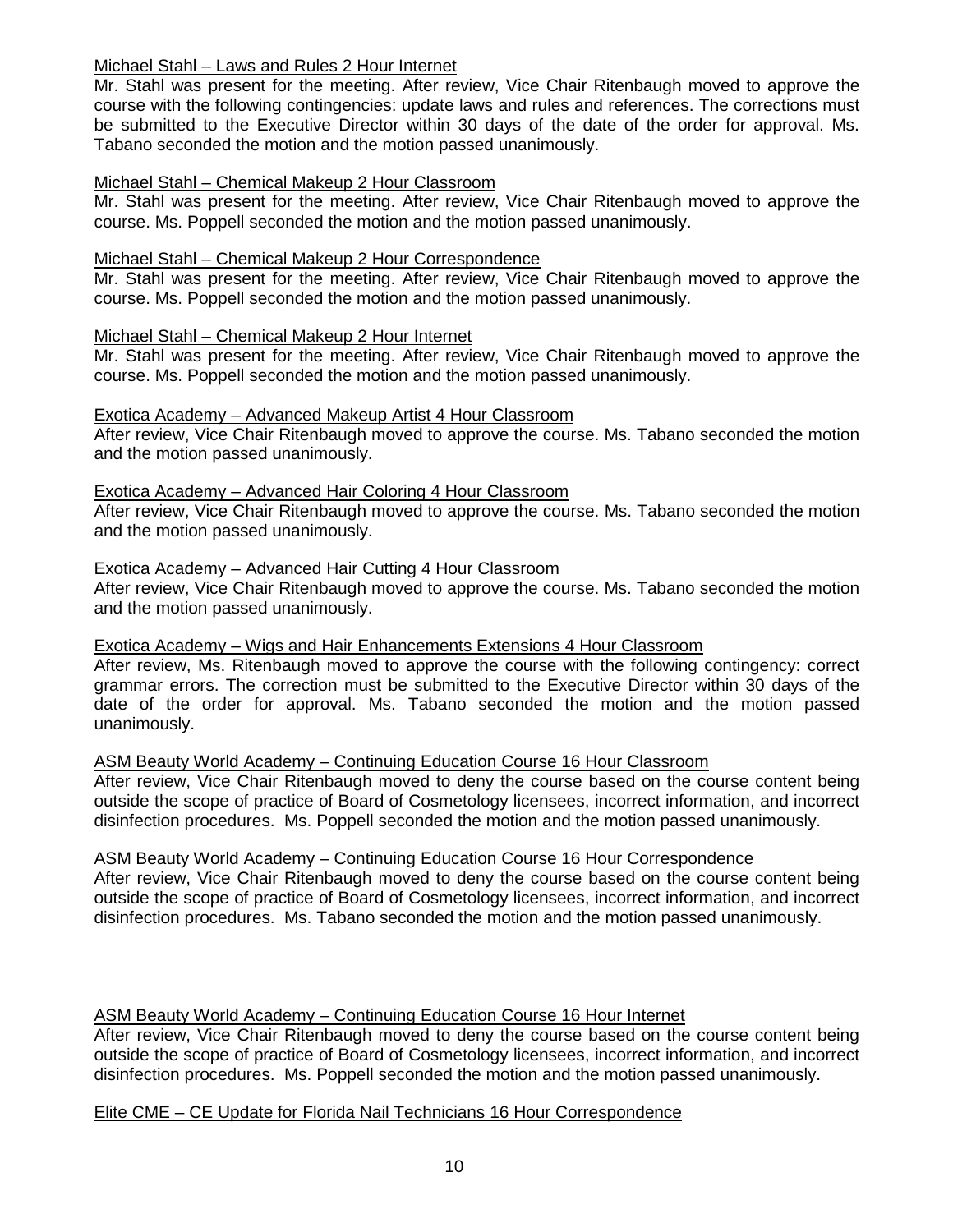Ms. Tracey Foster was present for the meeting and was sworn in by the Court Reporter. After review, Ms. Foster requested that the application be withdrawn.

## Elite CME – CE Update for Florida Cosmetologists 16 Hour Correspondence

Ms. Foster was present for the meeting. After review, Vice Chair Ritenbaugh moved to approve the course with the following contingency: update reference list and reference dates. The correction must be submitted to the Executive Director within 30 days of the date of the order for approval. Ms. Tabano seconded the motion and the motion passed unanimously.

#### Elite CME – CE Update for Florida Estheticians/Full Specialists 16 Hour Correspondence

Ms. Foster was present for the meeting. After review, Ms. Foster requested that the application be withdrawn.

#### Exotica Academy – Environment Issues 1 Hour Classroom

After review, Vice Chair Ritenbaugh moved to approve the course with the following contingency: update reference dates. The correction must be submitted to the Executive Director within 30 days of the date of the order for approval. Ms. Tabano seconded the motion and the motion passed unanimously.

## Exotica Academy – Environment Issues 1 Hour Internet

After review, Vice Chair Ritenbaugh moved to approve the course with the following contingency: update reference dates. The correction must be submitted to the Executive Director within 30 days of the date of the order for approval. Ms. Tabano seconded the motion and the motion passed unanimously.

## Exotica Academy – Environment Issues 1 Hour Correspondence

After review, Vice Chair Ritenbaugh moved to approve the course with the following contingency: update reference dates. The correction must be submitted to the Executive Director within 30 days of the date of the order for approval. Ms. Tabano seconded the motion and the motion passed unanimously.

#### Exotica Academy – Continuing Education 16 Hour Classroom

After review, Vice Chair Ritenbaugh moved to approve the course with the following contingency: update reference dates. The correction must be submitted to the Executive Director within 30 days of the date of the order for approval. Ms. Tabano seconded the motion and the motion passed unanimously.

## Exotica Academy – Continuing Education 16 Hour Internet

After review, Vice Chair Ritenbaugh moved to approve the course with the following contingency: update reference dates. The correction must be submitted to the Executive Director within 30 days of the date of the order for approval. Ms. Poppell seconded the motion and the motion passed unanimously.

## Exotica Academy – Continuing Education 16 Hour Correspondence

After review, Vice Chair Ritenbaugh moved to approve the course with the following contingency: update reference dates. The correction must be submitted to the Executive Director within 30 days of the date of the order for approval. Ms. Tabano seconded the motion and the motion passed unanimously.

#### Exotica Academy – Chemical Make-up 2 Hour Classroom

After review, Vice Chair Ritenbaugh moved to approve the course. Ms. Tabano seconded the motion and the motion passed unanimously.

#### Exotica Academy – Chemical Make-up 2 Hour Internet

After review, Vice Chair Ritenbaugh moved to approve the course. Ms. Tabano seconded the motion and the motion passed unanimously.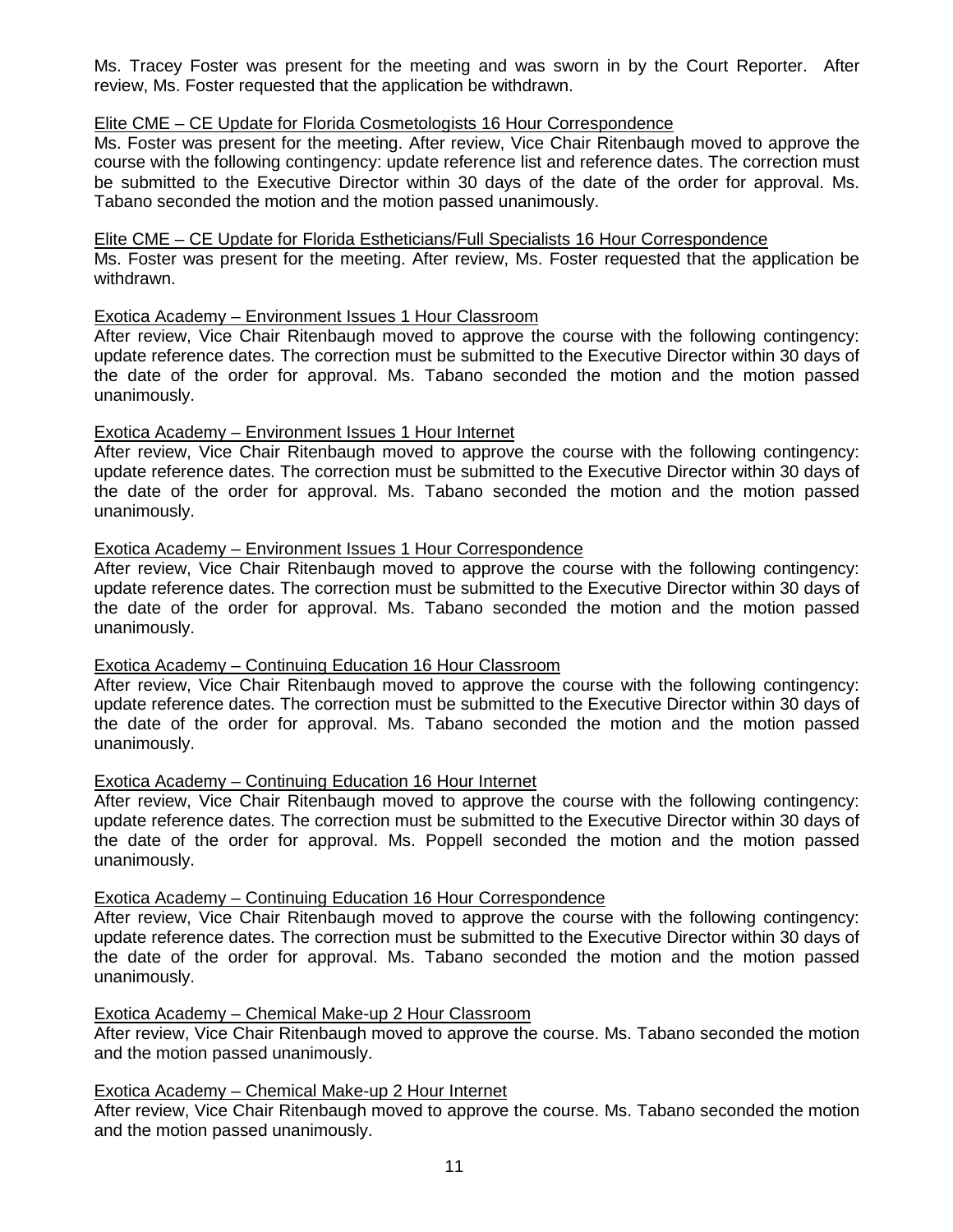Exotica Academy – Chemical Make-up 2 Hour Correspondence

After review, Vice Chair Ritenbaugh moved to approve the course. Ms. Tabano seconded the motion and the motion passed unanimously.

## Sothys USA – Cosmeceutique Rx, Resurfacing Peeling with W+ 4 Hour Classroom

After review, Vice Chair Ritenbaugh moved to deny the course based on the course content being product driven. Ms. Tabano seconded the motion and the motion passed unanimously.

## **OTHER BUSINESS**

## **Board Attorney Report**

Rule 61G5-24.009, Florida Administrative Code – Biennial Renewal Fee and Delinquent Fee for Salon License

Based on a letter from the Joint Administrative Procedures Committee, the Board agreed to reduce the delinquent renewal fee for a salon by 20 percent. They also agreed that there would be no negative impact on small business nor would there likely be any increase in regulatory costs in excess of \$200,000 in the aggregate within one year after implementation.

## Rule 61G5-24.019, Florida Administrative Code – Hair Braiding and Hair Wrapping Fees

Based on a letter from the Joint Administrative Procedures Committee, the Board agreed to reduce the delinquent renewal fee for hair braiding, hair wrapping, and body wrapping by 20 percent. They also agreed that there would be no negative impact on small business nor would there likely be any increase in regulatory costs in excess of \$200,000 in the aggregate within one year after implementation.

## **ADJOURNMENT**

There being no further business, the meeting was adjourned at approximately 4:00 p.m.

## **Tuesday, January 27, 2015**

The Board of Cosmetology meeting was called to order at approximately 9:00 a.m., by Chair Fincel.

**Board Members Present**<br> **Board Members Absent**<br> **Board Members Absent**<br> **Adrienne Harvey** Ginny Fincel, Chair Laurel Ritenbaugh, Vice Chair Robin Tabano Fran Poppell

## **Other Persons Present**

Robyn Barineau, Executive Director, Department of Business and Professional Regulation (DBPR) Doug Dolan, Assistant Attorney General, Office of the Attorney General (OAG) Maureen White, General Counsel, OGC, DBPR Julie Rowland, Government Analyst, DBPR Cindy Green, Court Reporter Minata Reddick Remona Hester

The meeting was opened with a roll call and a quorum was established. Vice Chair Fincel excused the absence of Ms. Adrienne Harvey from the meeting.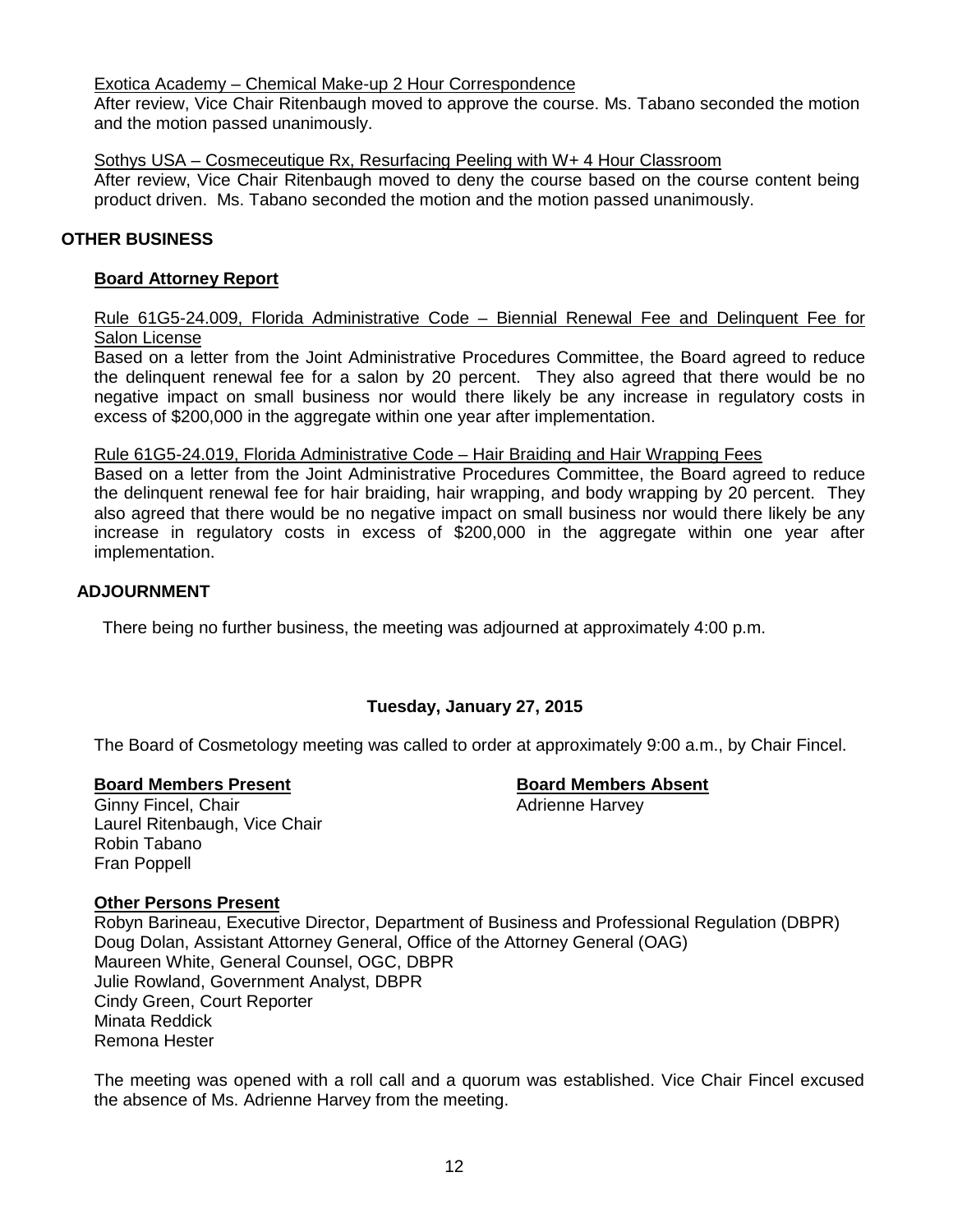#### **APPROVAL OF MINUTES**

The Board approved the minutes from the October 20-21, 2014, Board meeting and the November 19, 2014, Board meeting.

#### **APPLICATIONS**

#### **Licensure Applications**

#### **Informal Hearing**

#### Brenda Liz Maymi / Puerto Rico

Ms. Maymi was not present for the meeting. Ms. Barineau informed the Board that the application was denied at the July 15, 2014, Board meeting, based on inconsistent documentation and failure to demonstrate that the applicant met the requirements of Section 477.019, Florida Statutes, and Rules 61G5-18.007 and/or 61G5-18.001, Florida Administrative Code. After review, Vice Chair Ritenbaugh moved to approve the application. Ms. Tabano seconded the motion and the motion passed unanimously.

#### **Initial Review**

#### Sophia Bright

Ms. Bright was not present for the meeting. After review, Ms. Poppell moved to approve the application. Vice Chair Ritenbaugh seconded the motion and the motion passed unanimously.

#### Shelley Figueroa / New York

Ms. Figueroa was not present for the meeting. After review, Ms. Poppell moved to deny the application as the application fails to demonstrate that the applicant meets the requirements of Section 477.019, Florida Statutes, and Rules 61G5-18.007 and/or 61G5-18.001, Florida Administrative Code. Ms. Tabano seconded the motion and the motion passed unanimously.

#### Giselle Pfister

Ms. Pfister was not present for the meeting. After review, Vice Chair Ritenbaugh moved to approve the application. Ms. Tabano seconded the motion and the motion passed unanimously.

#### Remona Hester / Ohio

Ms. Hester was present for the meeting and was sworn in by the Court Reporter. After review, Vice Chair Ritenbaugh moved to approve the application. Ms. Poppell seconded the motion and the motion passed unanimously.

#### Ashley Jeyes

Ms. Jeyes was not present for the meeting. After review, Vice Chair Ritenbaugh moved to approve the application. The Board also imposed probation on the license to run concurrent with her criminal history. Ms. Tabano seconded the motion and the motion passed unanimously.

#### Tracy Skipper

Ms. Skipper was not present for the meeting. After review, Vice Chair Ritenbaugh moved to approve the application. The Board also imposed probation on the license to run concurrent with her criminal history. Ms. Tabano seconded the motion and the motion passed unanimously.

Lisa Carr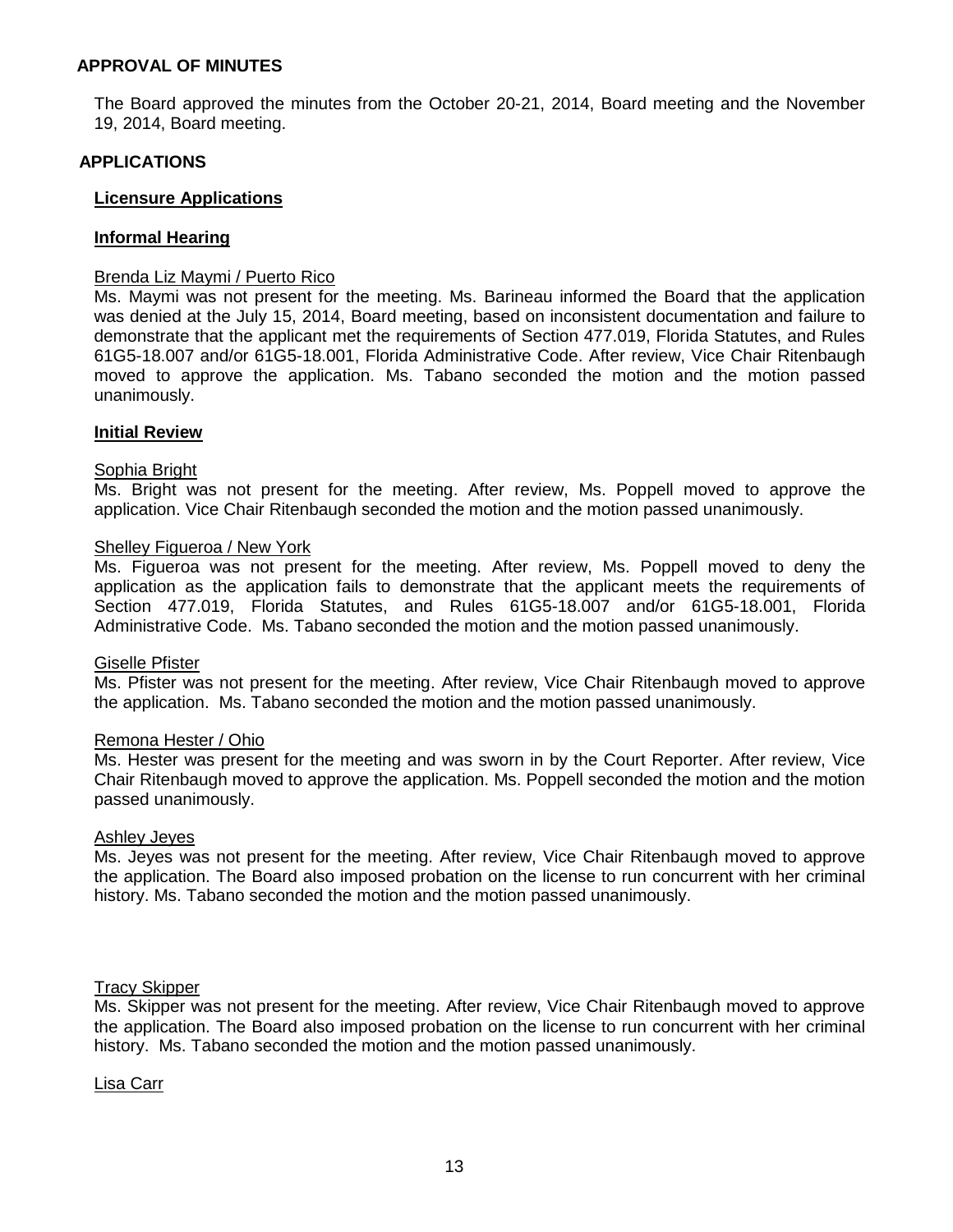Ms. Carr was not present for the meeting. After review, Ms. Poppell moved to deny the application based on the noted criminal history. Chair Fincel seconded the motion and the motion passed with Vice Chair Ritenbaugh voting against the motion.

#### Christy Taylor

Ms. Taylor was not present for the meeting. After review, Vice Chair Ritenbaugh moved to approve the application. The Board also imposed probation on the license to run concurrent with her criminal history. Ms. Poppell seconded the motion and the motion passed unanimously.

#### Hoa Thi Le / Pennsylvania

Ms. Le was not present for the meeting. After review, Vice Chair Ritenbaugh moved to deny the application as the application fails to demonstrate that the applicant meets the requirements of Section 477.019, Florida Statutes, and Rules 61G5-18.007 and/or 61G5-18.001, Florida Administrative Code. Ms. Tabano seconded the motion and the motion passed unanimously.

## Minata Reddick

Ms. Reddick and Ms. Hawa Thomas, translator, were present for the meeting and were sworn in by the Court Reporter. After review, Vice Chair Ritenbaugh moved to approve the application. Ms. Poppell seconded the motion and the motion passed unanimously.

## Delicia Charles

Ms. Charles was not present for the meeting. After review, Vice Chair Ritenbaugh moved to deny the application based on previous discipline that has not been resolved. Ms. Tabano seconded the motion and the motion passed unanimously.

## **OLD BUSINESS**

## Printing Photos on Licenses

Ms. Barineau informed the Board that the Department continues to research the process of having a picture printed on the license when issued and again at renewal. The Board will further discuss this process at their April 2015 meeting.

#### **NEW BUSINESS**

#### Petition for Declaratory Statement – Mark Kilpatrick

After discussion, the Board denied to respond to the request for Declaratory Statement as he does not have standing to make such a request.

## **OTHER BUSINESS**

#### **Executive Director Report**

#### Financial Report for Period Ending September 2014

Ms. Barineau reported that the balance in the Board's operating account as of September 30, 2014, was over \$5.4 million, and the balance in their unlicensed activity account was over \$2.5 million for the same period.

#### NIC Newsletter September-October 2014

Ms. Barineau informed the Board that the NIC Newsletter was included in the agenda for informational purposes.

## **Correspondence**

Complaints and Investigative Statistics – July 2014 – December 2014